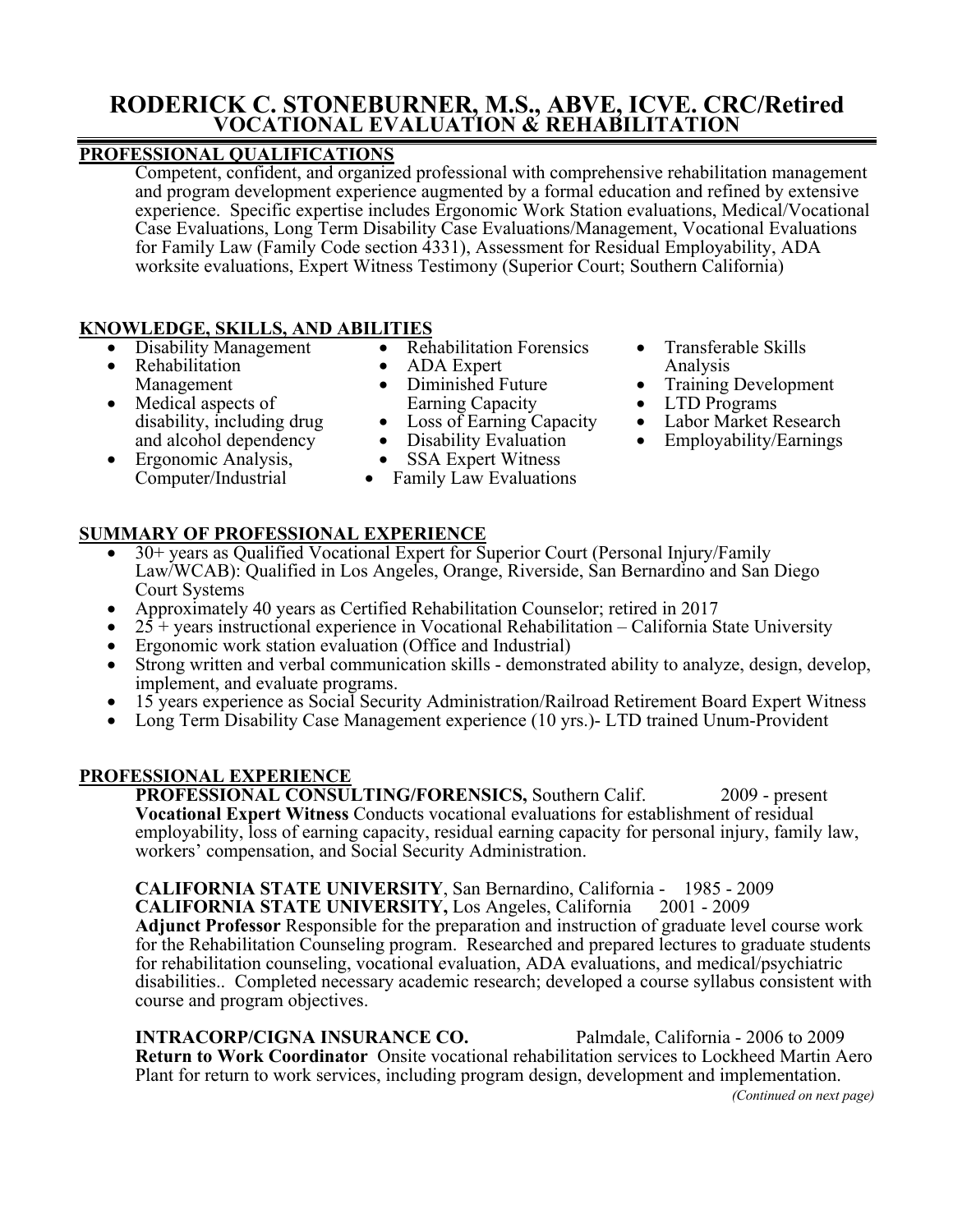### *Résumé* **RODERICK C. STONEBURNER** *Page Two*

### **PROFESSIONAL EXPERIENCE** *(Continued)*

### **LIBERTY MUTUAL INSURANCE CO,** Colton, California - 2000 to 2006 **(Cascade Disability Management)**

**Sr. Vocational Rehabilitation Counselor** Field consulting with employers regarding risk management, ADA & employee return to work programs. Provide ergonomic workstation evaluations. Provide LTD case evaluations& Case Management, Perform vocational evaluations for purposes of vocational expert witness testimony, including court testimony and med/voc/legal case evaluations). Provide vocational rehabilitation services to industrially injured employees Successfully developed programs for forensics and ergonomics. Provide mentoring/training to VR counselors.

**GENEX SERVICES,** Orange, California - 1999 to 2000 **Vocational/Risk Management Consultant.** Provide risk management, organizational assessment and related consulting services to employers and Insurance companies. Implement specific services provided as requested. Perform LTD case evaluations/case management activities. Develop comprehensive ergonomic program consistent with OSHA regulations, including training presentations and train-the-trainer programs.

**PROFESSIONAL CONSULTING SERVICES.** Murrieta, California - 1998 to 1999 **Training Consultant**. Develop and present employee development, technical training, TQM, and quality customer services training programs for companies and organizations.

- Designed, developed, and implemented successful training programs for California Department of Rehabilitation and the Los Angeles County Office of Education.
- Developed technical training program (computer hardware/software) for computer service technicians for a company providing Internet services. Reorganized, updated Classification, Compensation and administrative structure for non-profit organization. Assisted in recertification process as rehabilitation facility

### **UNIVERSITY OF CALIFORNIA**, Riverside, California - 1993 to 1998

**Senior Human Resources Analyst** with concurrent responsibilities for administration, development, coordination, and implementation of the disability management program to including early intervention, loss control, campus ergonomic program development, transitional return-to-work programs, ADA compliance programs, medical separation program, and vocational rehabilitation. Performed general HR functions, benefits management, and HR training.

### **HR Program Administration**

Developed comprehensive disability management program involving ADA, Worker's Compensation program resulting in annual cost savings of \$900K+.

- Designed and implemented successful campus ergonomics program, including work station evaluation system, creation of an ergonomics lab, and medical case tracking system.
- Redesigned position description forms, participated in strategic reorganization of university classification systems, contributed to procedural changes to accommodate reorganization process.
- 
- Participated in the design and implementation of campus procedures consistent with staff • Developed and presented training programs for management and staff.<br>• Developed and presented training programs for management and staff.<br>• Participated in the development and implementation of outplacement and career co
- 
- program for staff. Coordinated return to work programs consistent with University policy and union contracts •
- 
- 

*(Continued on next page)*